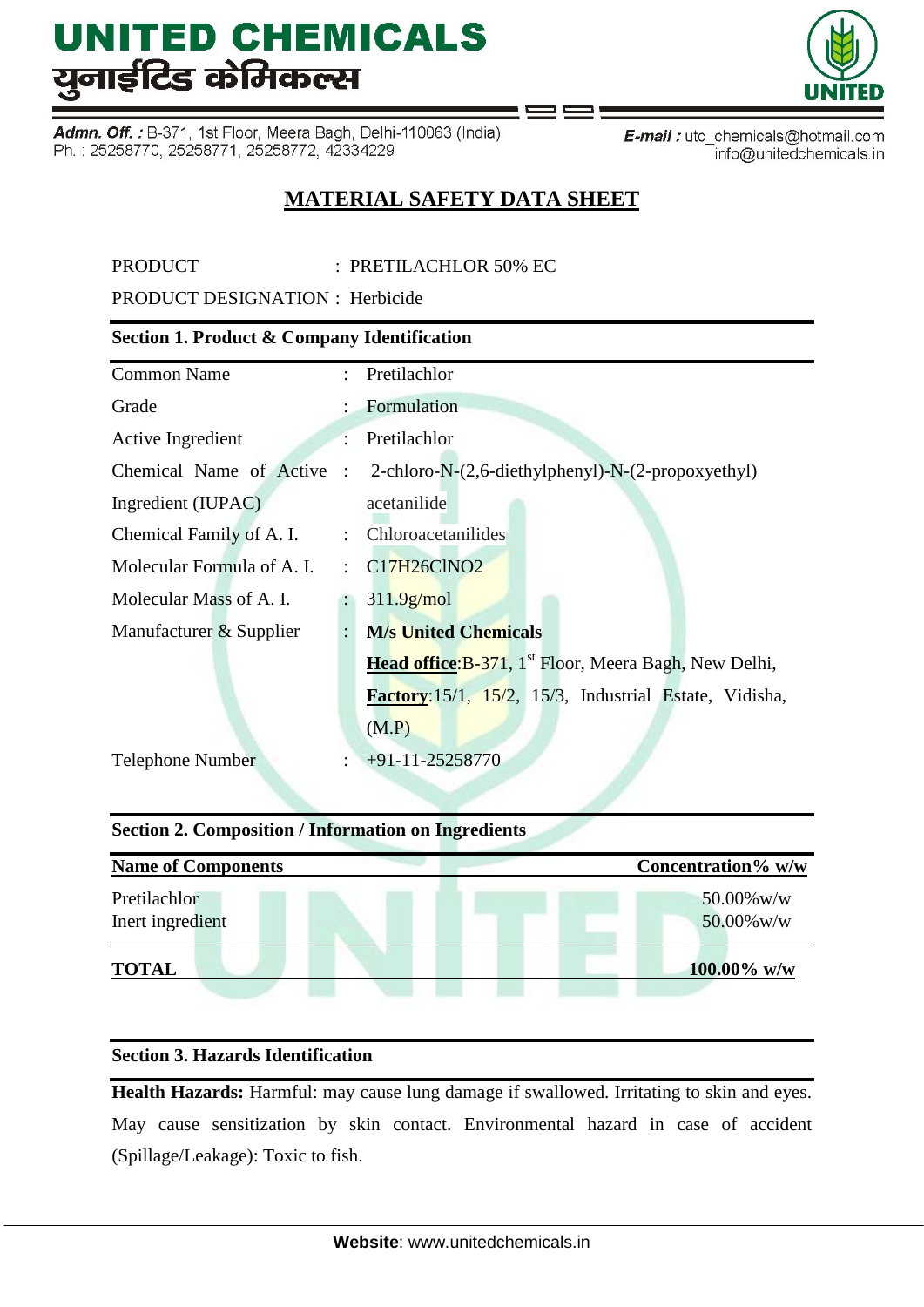Admn. Off. : B-371, 1st Floor, Meera Bagh, Delhi-110063 (India) Ph.: 25258770, 25258771, 25258772, 42334229



**E-mail**: utc chemicals@hotmail.com info@unitedchemicals.in

## **Section 4. First Aid Measures**

**If in Eyes :** Flush immediately with plenty of water for at least 15 minutes. Get medical attention if irritation persists.

**If in Skin :** Wash thoroughly with soap and water. Remove contaminated clothing and shoes and launder.

**If Inhaled :** Remove to fresh air. If not breathing give artificial respiration, preferably mouth-

to-mouth. Get medical attention.

**If Swallowed :** Offer a glass of water or milk to drink. Call a physician or poison control center. Do not induce vomiting unless directed.

**Antidote:** There is no specific antidote. Treat symptomatically.

## **Section 5. Fire Fighting Measures**

#### **Suitable Extinguishing Media:**

Dry chemical extinguisher, foam, carbon dioxide or water spray (do not use direct jet of water).

#### **Fire fighting Special Hazards during Fire Fighting**:

Combustion products are toxic and/or irritant. Measures have to be taken to prevent the contaminated extinguishing agent from seeping into the ground or from spreading uncontrollably.

#### **Protective Equipment for Fire Fighting:**

Use self-contained breathing apparatus. Wear protective equipment.

#### **Section 6. Accidental Release Measures**

Environmental Protection Measures following Accidents: Soak up with absorptive material such as sand, soil, diatomaceous earth, etc. Prevent material from spreading, e.g. by damming in with absorptive material. Collect material in specially marked, tightly closing containers. Spilled product cannot be used further and must be disposed of. If safe disposal is not possible, contact the manufacturer, the dealer or the local representative. Do not contaminate waters and sewers. Keep away from sources of ignition.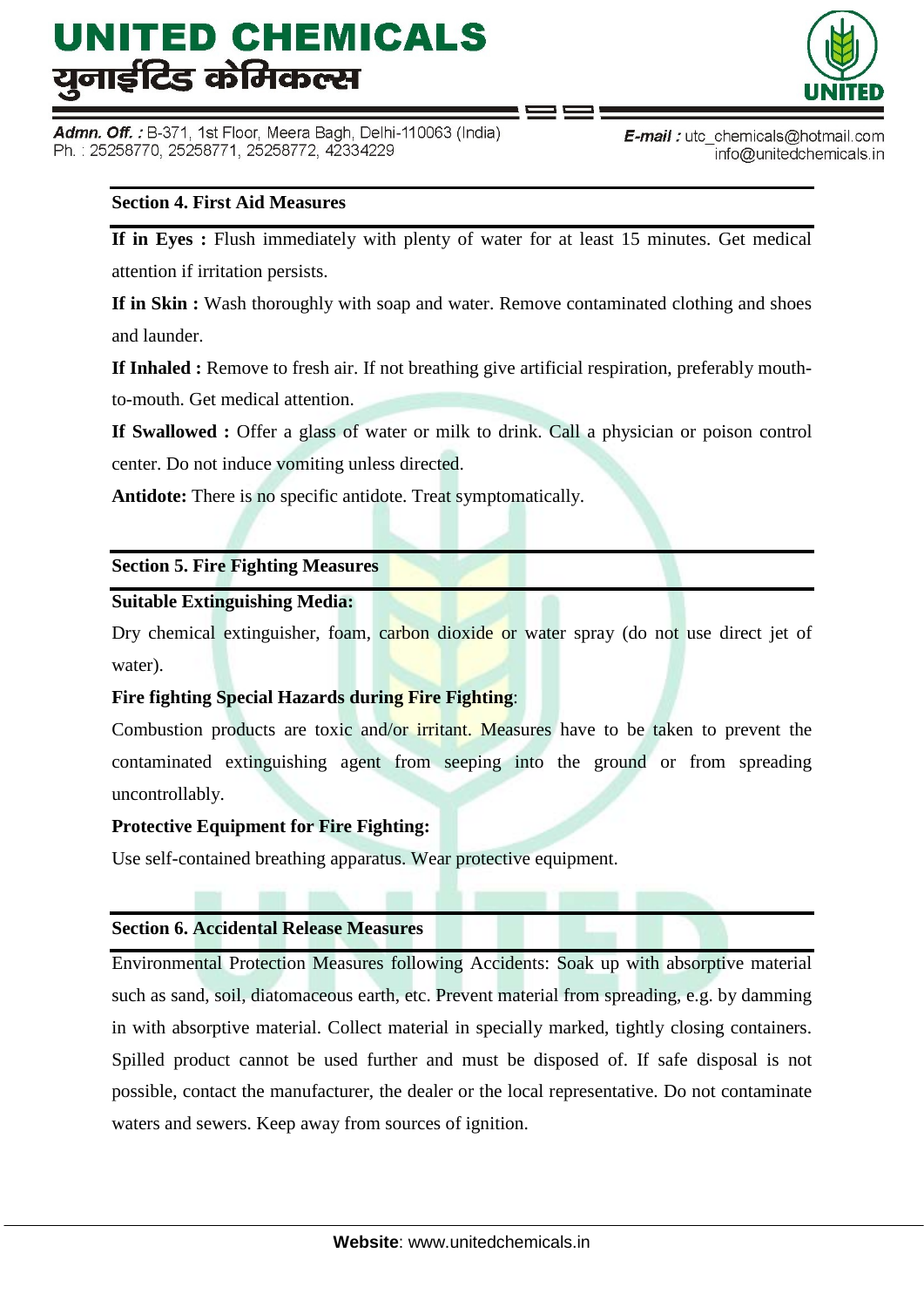Admn. Off. : B-371, 1st Floor, Meera Bagh, Delhi-110063 (India) Ph.: 25258770, 25258771, 25258772, 42334229



E-mail: utc\_chemicals@hotmail.com info@unitedchemicals.in

#### **Section 7. Handling & Storage**

## **Handling:**

Avoid contact with skin, eyes and clothing. Avoid inhalation of fog and vapours. Do not eat, drink or smoke while working. In addition to the measures usually taken in chemical works like splash proof filling and measuring equipment (including vapour stripping), further personal protection measures may have to be implemented to avoid possible contact with the product.

## **Storage:**

Store the product in closed original containers. Protect from light and humidity. Separately from feed, food and stimulants.

## **Section 8. Exposure Control, Personal Protection**

## **Occupational Exposure Controls:**

## **Ventilation:**

Provide local exhaust ventilation system.

#### **Eye protection:**

Employee must wear splash-proof or dust-resistant safety goggles to prevent eye contact with this substance.

Emergency eye wash: Where there is any possibility that an employee's eyes may be exposed to this substance, the employer should provide an eye wash fountain within the immediate work area for emergency use.

## **Clothing:**

Employee must wear appropriate protective (impervious) clothing and equipment to prevent repeated or prolonged skin contact with this substance.

#### **Gloves:**

Employee must wear appropriate protective gloves to prevent contact with this substance.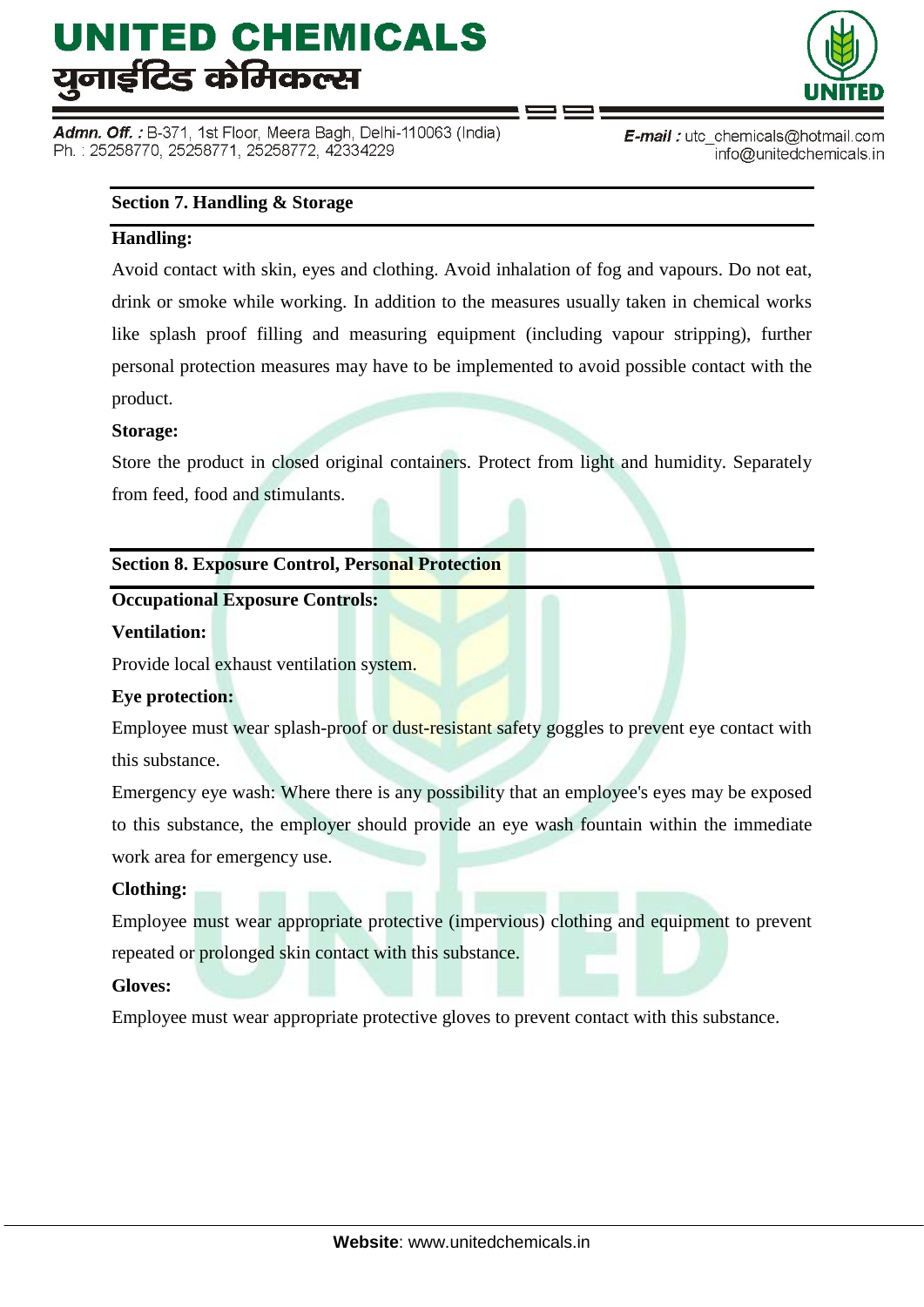Admn. Off. : B-371, 1st Floor, Meera Bagh, Delhi-110063 (India) Ph.: 25258770, 25258771, 25258772, 42334229



E-mail: utc\_chemicals@hotmail.com info@unitedchemicals.in

| <b>Section 9. Physical and Chemical Properties</b> |                           |                             |  |  |
|----------------------------------------------------|---------------------------|-----------------------------|--|--|
| Appearance / state                                 | $\mathbb{R}^{\mathbb{Z}}$ | Colourless, Liquid          |  |  |
| Colour                                             |                           | Colourless                  |  |  |
| <b>Odour</b>                                       |                           | <b>Odourless</b>            |  |  |
| Corrosive properties :                             |                           | Corrosive to iron           |  |  |
| <b>Density</b>                                     | ÷                         | $1.075(20^{\circ}C)$        |  |  |
| <b>Boiling point</b>                               |                           | $135^{\circ}$ C /0.001mmHg  |  |  |
| <b>Solubility</b>                                  |                           | In water $50$ mg/l.         |  |  |
| Vapour pressure                                    |                           | $0.133$ mPa $(20^{\circ}C)$ |  |  |
|                                                    |                           |                             |  |  |

## **Section 10. Stability & Reactivity**

Stable under standard conditions.

**Stability:** Relatively stable to hydrolysis; DT 50 (calc.)  $(20^{\circ}C) > 200d$  (pH 1- pH 9), 14 d (pH 13).

**Sensitivity to humidity:** not sensitive to humidity

**Air Sensitivity:** not sensitive to air

**Sensitivity to light**: not sensitive to light

## **Section 11. Toxicological Information**

**Acute Oral Toxicity** : LD<sub>50</sub> for rats **:** >6099mg/kg

**Acute Dermal Toxicity :** LD50 for rats **:** >3100 mg /kg

**Acute Inhalation** : LC50 (4h) rats **:** >2.8mg/l

**Eye Irritation :** Irritating to Eyes

**Skin Irritant** : irritating

**Skin sensitization :** sensitizer

## **Section 12. Ecological Information**

**Birds** Acute oral  $LD_{50}$  for Bobwhite Quail and Mallard Ducks >4640 mg/kg

**Fish**  $LC_{50}$  (96h) for Rainbow trout 86 mg/l

**Bee L**D50 (oral and contact): >100μg/bee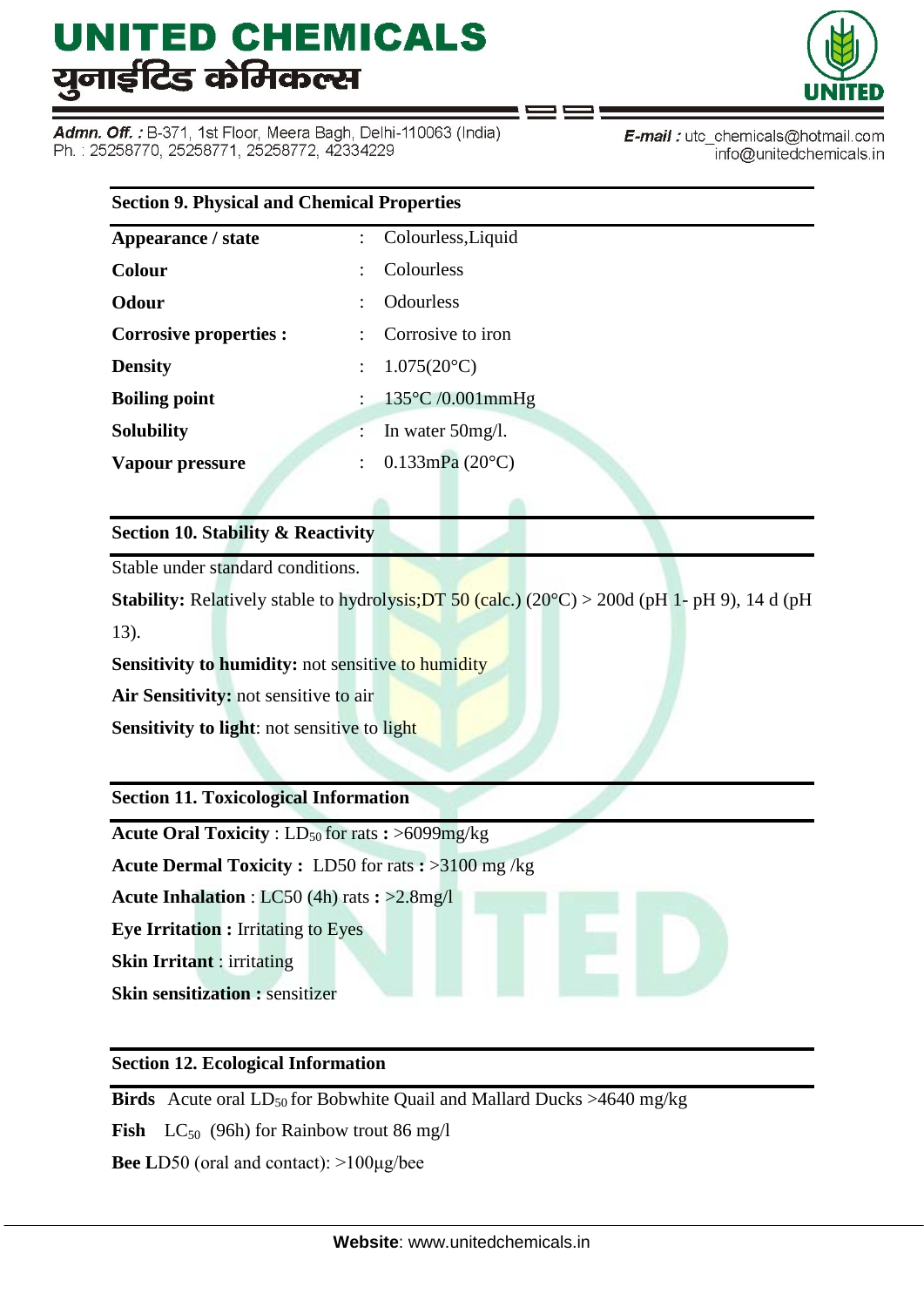Admn. Off. : B-371, 1st Floor, Meera Bagh, Delhi-110063 (India) Ph.: 25258770, 25258771, 25258772, 42334229



E-mail: utc\_chemicals@hotmail.com info@unitedchemicals.in

#### **Section 13. Disposal Consideration**

## **Product Disposal:**

Pay attention to protective clothing and measures. Cover up product with absorptive materialsuch as sand, soil, diatomaceous earth, etc. Collect material in specially marked, tightly closing containers. Clean dirty areas with water and detergent. Put washing water in containerstoo, to avoid any contamination of surface and ground water, water supplies and drains. Hose down the area for a prolonged period. Heavily contaminated soil layers have to be dug out down to clean soil. Spilled product cannot be used further and must be disposed of. If safe disposal is not possible, contact the manufacturer, the dealer or the local representative and dispose of in an incinerator approved for chemicals.

## **Container disposal:**

Place original containers in specially marked larger ones. Check possibilities of recycling large empty containers, drums and barrels.

## **Damaged containers:**

Place original containers in specially marked larger ones. Check possibilities of recycling large empty containers, drums and barrels.

| <b>Section 14. Transport Information</b> |                      |                                        |  |  |  |  |
|------------------------------------------|----------------------|----------------------------------------|--|--|--|--|
| <b>IMDG Classification</b>               |                      |                                        |  |  |  |  |
| <b>Shipping name</b>                     |                      | : ENVIRONMENTALLY HAZARDOUS SUBSTANCE, |  |  |  |  |
|                                          |                      | LIQUID, N.O.S. (Pretilachlor)          |  |  |  |  |
| <b>Class</b>                             |                      | -9                                     |  |  |  |  |
| <b>Packing group</b>                     | $\ddot{\phantom{a}}$ | III                                    |  |  |  |  |
| <b>UN</b> number                         | $\ddot{\phantom{0}}$ | 3082                                   |  |  |  |  |
| <b>Marine pollutant</b>                  |                      | Yes                                    |  |  |  |  |
|                                          |                      |                                        |  |  |  |  |

## **Section 15. Regulatory Information**

#### **Hazard statements**

**H332** Harmful if inhaled.

**H410** Very toxic to aquatic life with long lasting effects

## **Precautionary statements**